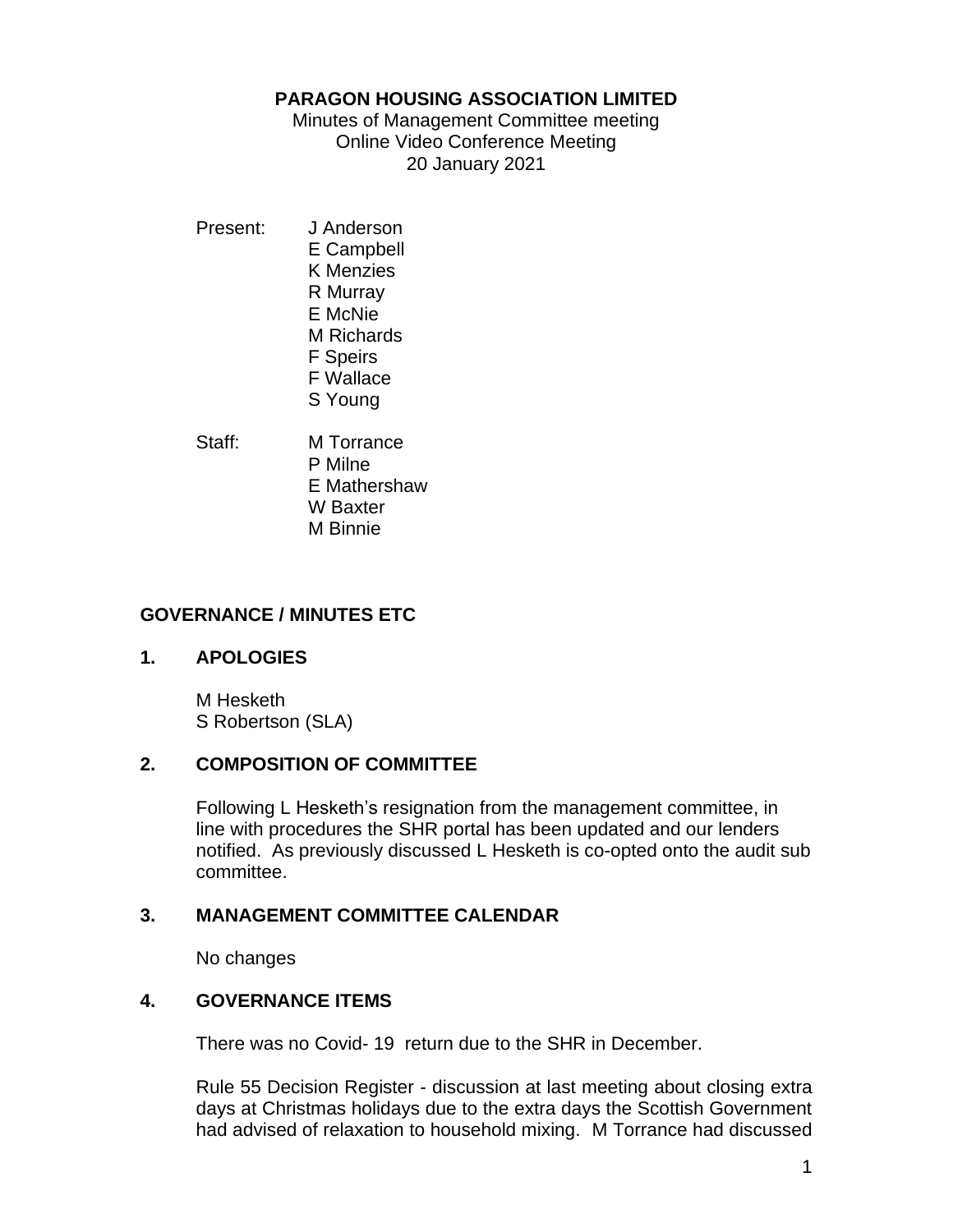with the Chair. The agreement was for staff to use 2 days holidays. The majority of staff took leave and some decided to work. As this was an operational matter the Chair determined no resolution was required.

## **4a. Minutes of Previous Meeting 9 th December 2020**

There were no amendments to the minutes.

Proposed: R Murray Seconded: S Young

## *Minutes Approved*

#### **4b. Matters Arising**

Kickstart Programme – await further information from Falkirk Council.

Connecting Scotland – delay in delivery of equipment due to lockdown but expecting soon.

TIS Digital Pledge was signed.

# **5. BUSINESS ITEMS**

## **5a. PHA Route Map Progress**

A letter was issued to all tenants after we received guidance on the latest restrictions. A copy of the letter is on our website and advertised on our Facebook page.

Covid – 19 Risk assessment continues to be updated in light on any changes

Emergency and urgent repairs only being undertaken.

Investment work is offsite with the exception of Painterwork as this is external work (weather permitting) and open space maintenance.

Estate management inspections are being carried out on a priority basis.

Allocations are ongoing.

The number of staff and frequency of staff accessing the office has been reduced. H&S inspections continue to be carried out in the office and cleaners attending on a reduced basis.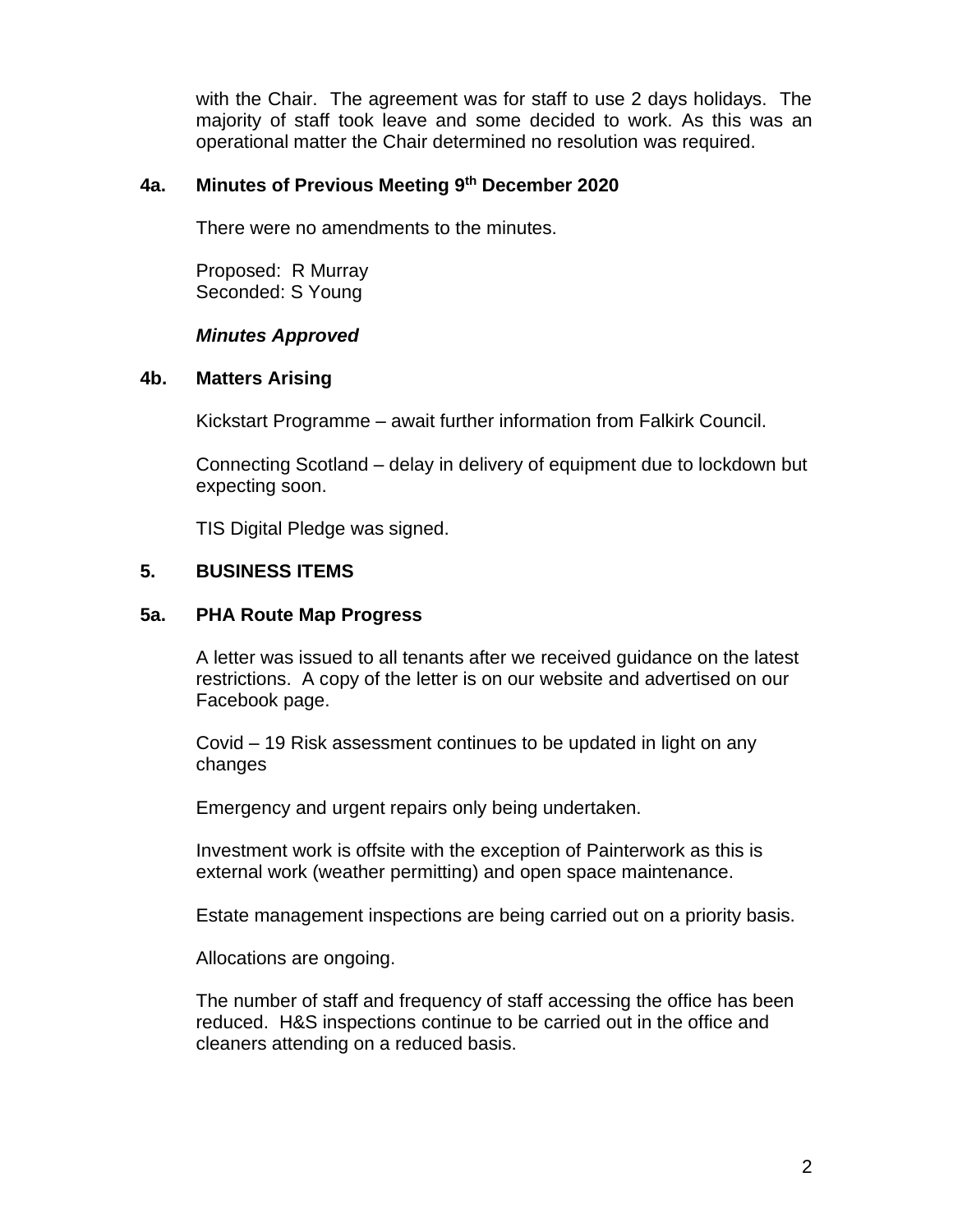#### **5b. Rent Increase 2021/22**

Consultation was carried out with tenants on options for the rent increase.

Taking all feedback from tenants and business risk factors into account the management team are making a recommendation not to increase the rents for 2021/22.

E Mathershaw provided a report on consultation undertaken. She advised that as well as a paper survey, Knowledge Partnership also undertook phone surveys and emailed the survey to a number of tenants.

E Mathershaw provided an overview of response rates and feedback. It was noted some tenants are struggling with Covid -19 impact and the financial implications and would welcome no increase but appreciate the pressure on the Association.

A rent focus group meeting was held to discuss the rent consultation.

P Milne went through the finance figures of what was consulted on, to explain the variance of rent increase options on annual rent income. W Baxter advised of the underspend due to contracts not being done and that this will impact into next year and future years.

There was discussion on the feedback received from tenants and the current financial pressures facing tenants due to Covid -19 and the impact on the Association. The business impact and risks were carefully considered

#### *Committee members approved a 0% rent increase for 2021/22.*

**Lock ups** – proposed 0% increase for 2021/22. *Committee members agreed*

**Service Charges** – as outlined in the paper. *Committee members agreed*

**Tenant Allowances** – no increase. *Committee members agree.*

#### **5c. Treasury Management Strategy**

P Milne advised that further to committee agreeing at the previous meeting to put £3m in for the 30 days notice account she has asked lenders for rates and received the forms. P Milne to look further into and provide an update at the February meeting.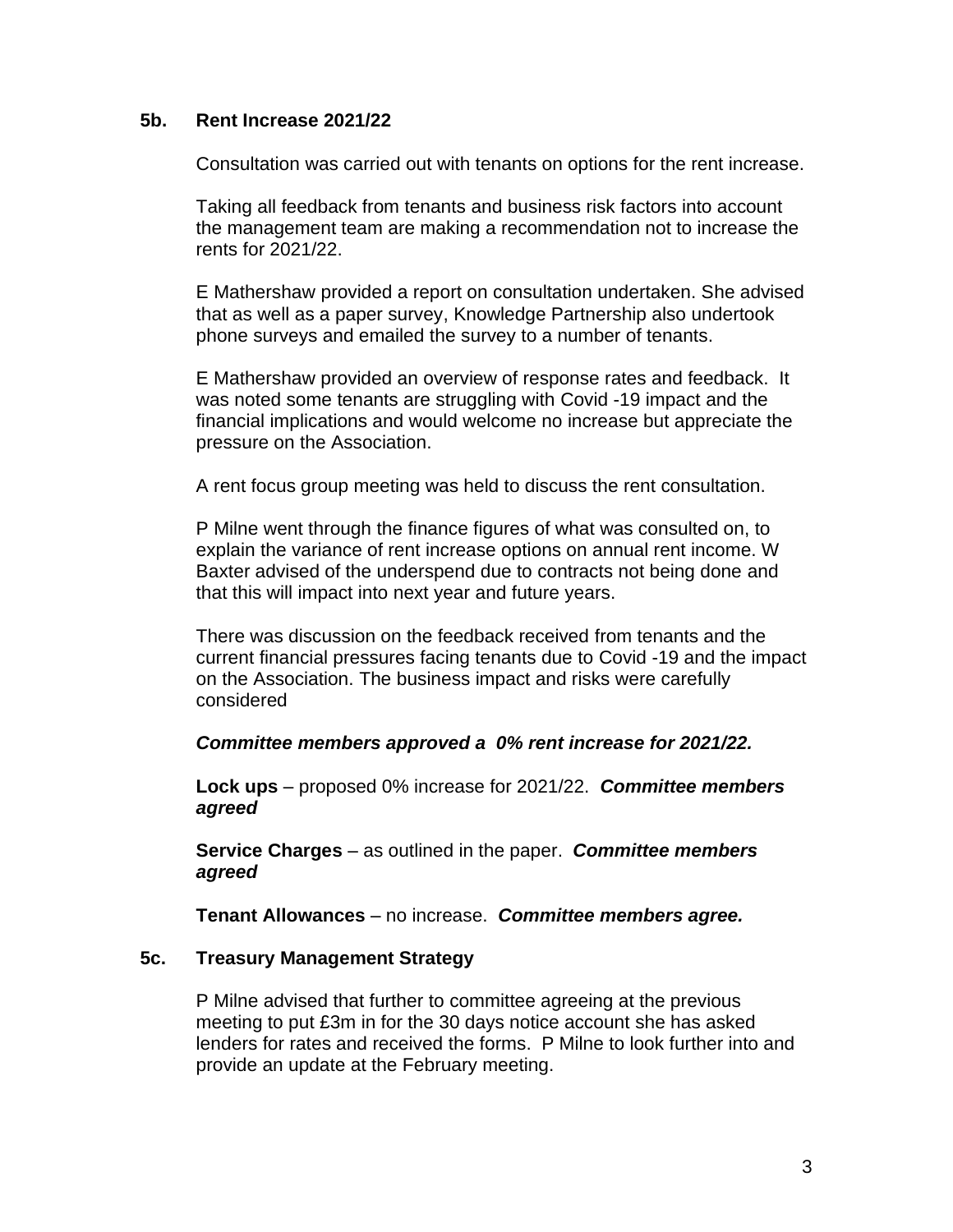# **5d. RBS Loan Facility**

P Milne advised she has been in correspondence with solicitors on moving the date to December 2021. The work could not be done before Christmas to amend the full agreement therefore an extension letter was done to allow until the end of January to complete the paperwork and agree all the points. A resolution will have to be agreed at this meeting. A meeting is being held with our solicitors tomorrow on actual full loan agreement. They are changing the rate of interest from libor to sonia rate as libor being withdrawn.

**Covenant Relaxation** – the covenant relaxation for 2020/21 is 50% of spend on Fire and Carbon Monoxide detectors, but given lockdown restrictions it will not be possible to spend an additional amount this financial year. RBS know the situation faced by RSLs so they are going to and are willing to consider some flexibility. They will consider the covid impact and stock condition survey findings with a view to relaxing covenant going forward possibly for a number of years. This is subject to negotiation.

## *Committee members agreed the resolution.*

**Amendment to main facility** – P Milne advised that the proposals will be reviewed with advice from our solicitors .She will go through the restated facility to ensure that the terms are no more onerous from the original agreement . As discussions progress there may need to have another meeting with committee or approve under rule 55 as the deadline is the 31 January.

## **5e. Development Update**

Possible development site previously discussed is ongoing.

Alva – post contract discussions are ongoing.

## **5f. JRW Repairs / Gas Maintenance Contract**

## **Gas Maintenance Contract**

W Baxter went through the paper providing information on current contract

There was discussion on some of the key points noted in the paper.

This paper considers the potential options and senior staff are recommending option B3 - a 2 year extension through to March 2023.

## *Committee members agree with the recommendation of option B3.*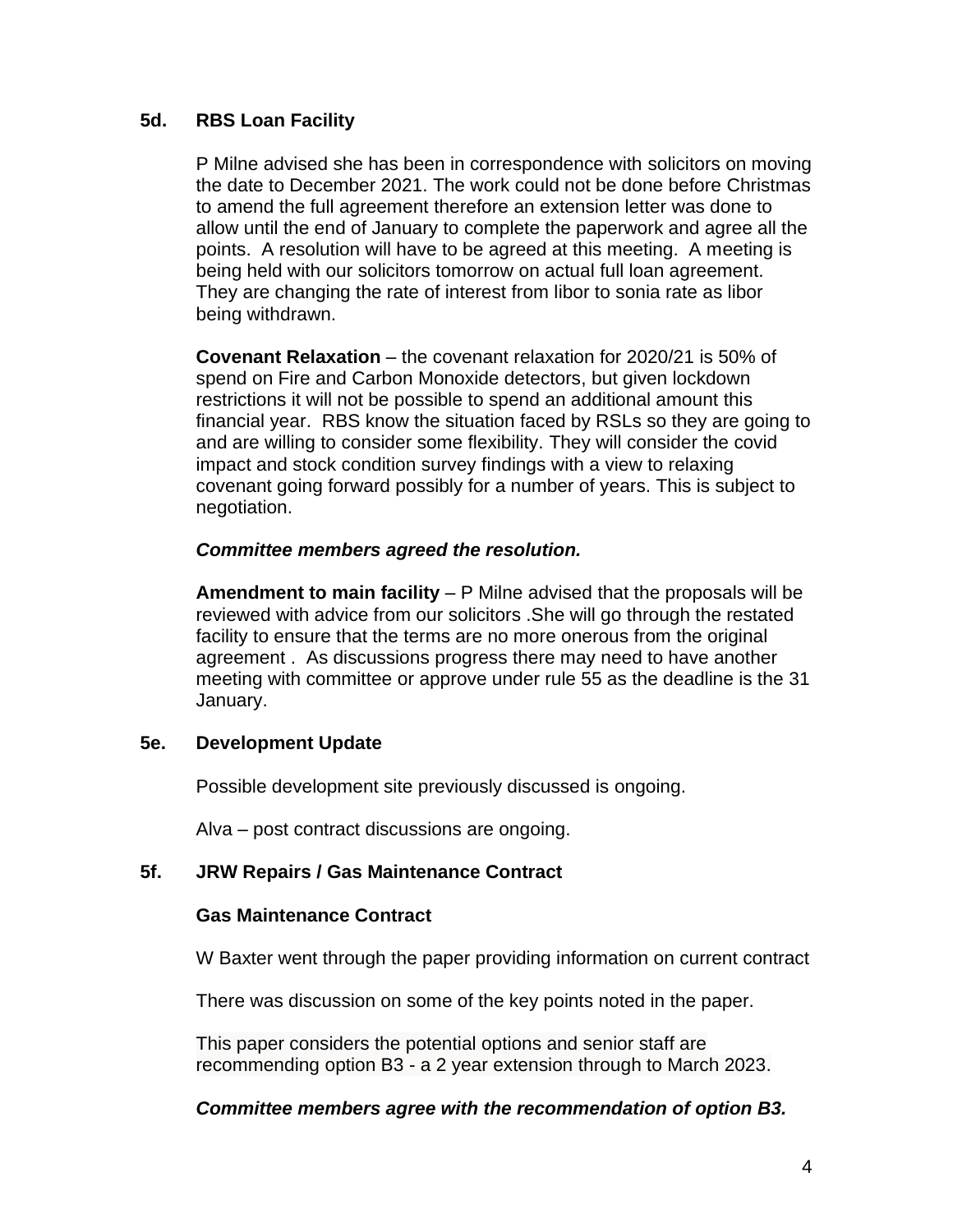# **JRW Maintenance Contract**

W Baxter presented a presentation to members showing the 2018 tendered rates and applied BMI uplifts year on year.

Current performance of contractor was discussed.

The Management Team had discussed how quality can be improved and suggests employing a Grade 7 Repairs Quality Standards Officer to oversee the contract and tenant satisfaction around what is being delivered. There was discussion on the costs of this and the job description. Members favoured the proposal

There was discussion on the length of contract for the post and it was thought a 2 year contract would be best, subject to checking employment contract terms. *Committee members agreed for M Torrance to take forward and move towards recruitment if TMG reappointed.*

Committee members would like feedback from the current contractor on improving performance and for the contractor to be made aware they are concerned at the level of satisfaction and current staff's time that is taken up with managing issues relating to the contract

*Committee members agreed that the management team should open negotiations with the contractor on a 1 or 2 year extension. The management team to report back to committee at the February meeting for a decision to be made*

## **5g. KPIs Q3 2020/21**

The management team provided commentary to the KPI report. There was discussion on performance and noted the impact of Covid-19 on performance.

## **6. FINANCE & GENERAL PURPOSES**

## **6a. Finance & General Purposes**

Programme of future meetings to be arranged to tie with the production of management accounts.

## **6b. Quarterly F&GP Reports Q3**

Report for noting. Figures covered in KPIs. Sickness figures still to be updated in report.

## **6c. Pensions Update**

P Milne advised that the working group met on the  $10<sup>th</sup>$  January.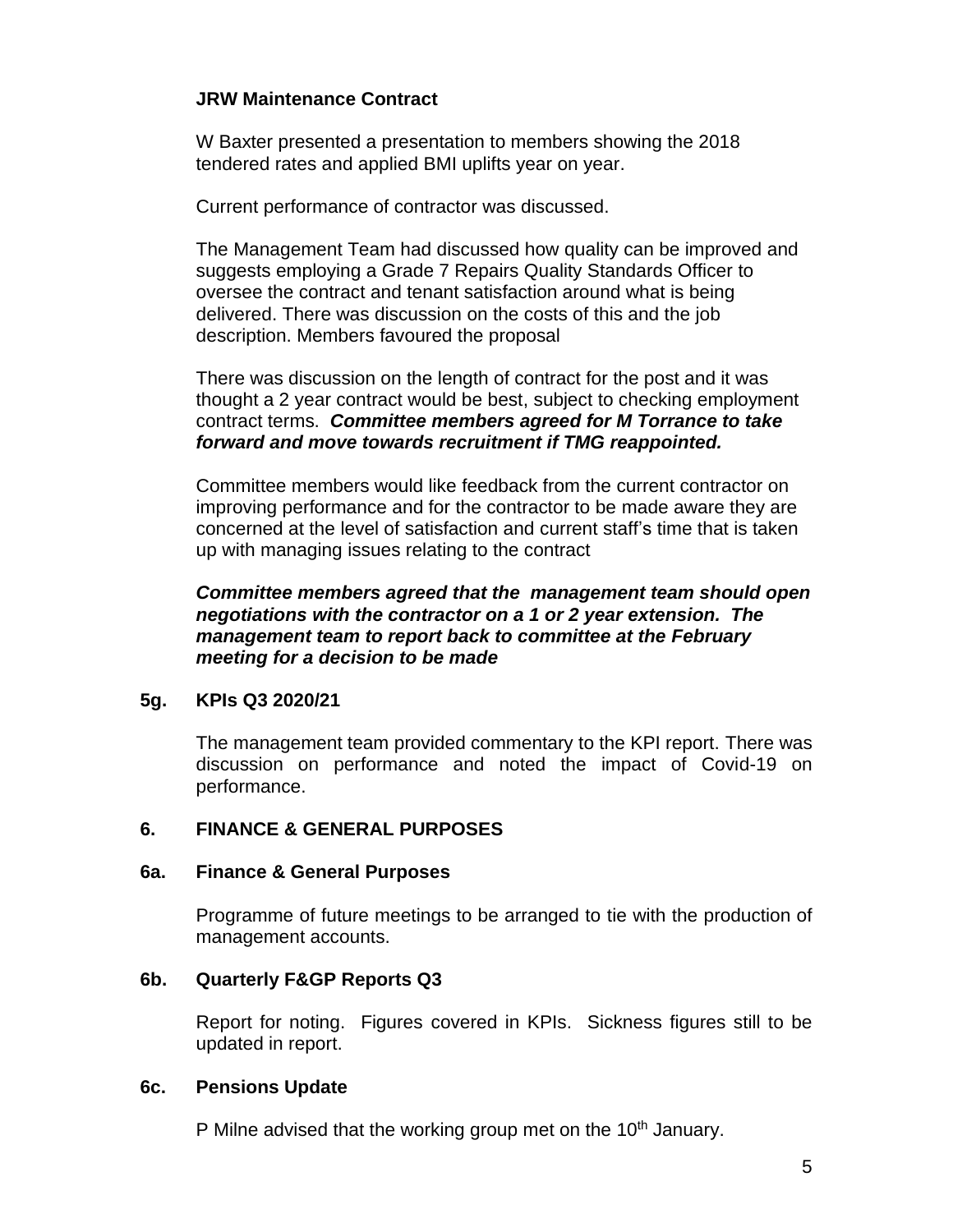P Milne is looking to arrange training for the working group and can open up to others who are interested. P Milne will arrange for the end of January / beginning of February. E Campbell would like to attend.

# **7. HOUSING MANAGEMENT & INVESTMENT**

#### **7a. Housing Management & Investment**

The HM&I sub committee met on 19<sup>th</sup> January.

## **7b. Arrears/Voids/Repairs**

E Mathershaw advised that the report was covered in detail at the HM&I sub committee on 19<sup>th</sup> January. The figures were also covered under agenda item 5g.

E Mathershaw advised that as discussed with the HM&I sub committee reports will be uploaded to the sharepoint site monthly. Reports are produced monthly however the HM&I sub committee normally meet every second month.

## **7c. Eviction Reports**

None

## **7d. Programme Report**

W Baxter advised that the programme report was covered in detail at the HM&I sub committee meeting on 19<sup>th</sup> January, therefore he did not intend to go through in detail unless there were any questions. Committee members agreed to this.

# **8. COST PLAN / TENDERS**

## **8a. Painterwork Gutter Cleaning 2020/21**

W Baxter advised that in line with the Schedule of Authorities the HM&I sub committee approved this tender at their meeting on 19<sup>th</sup> January. Committee members noted.

## **9. AUDIT COMMITTEE**

#### **9a. Audit Committee**

The last meeting was on 10 November.

The audit committee have a forward plan and will arrange dates as required.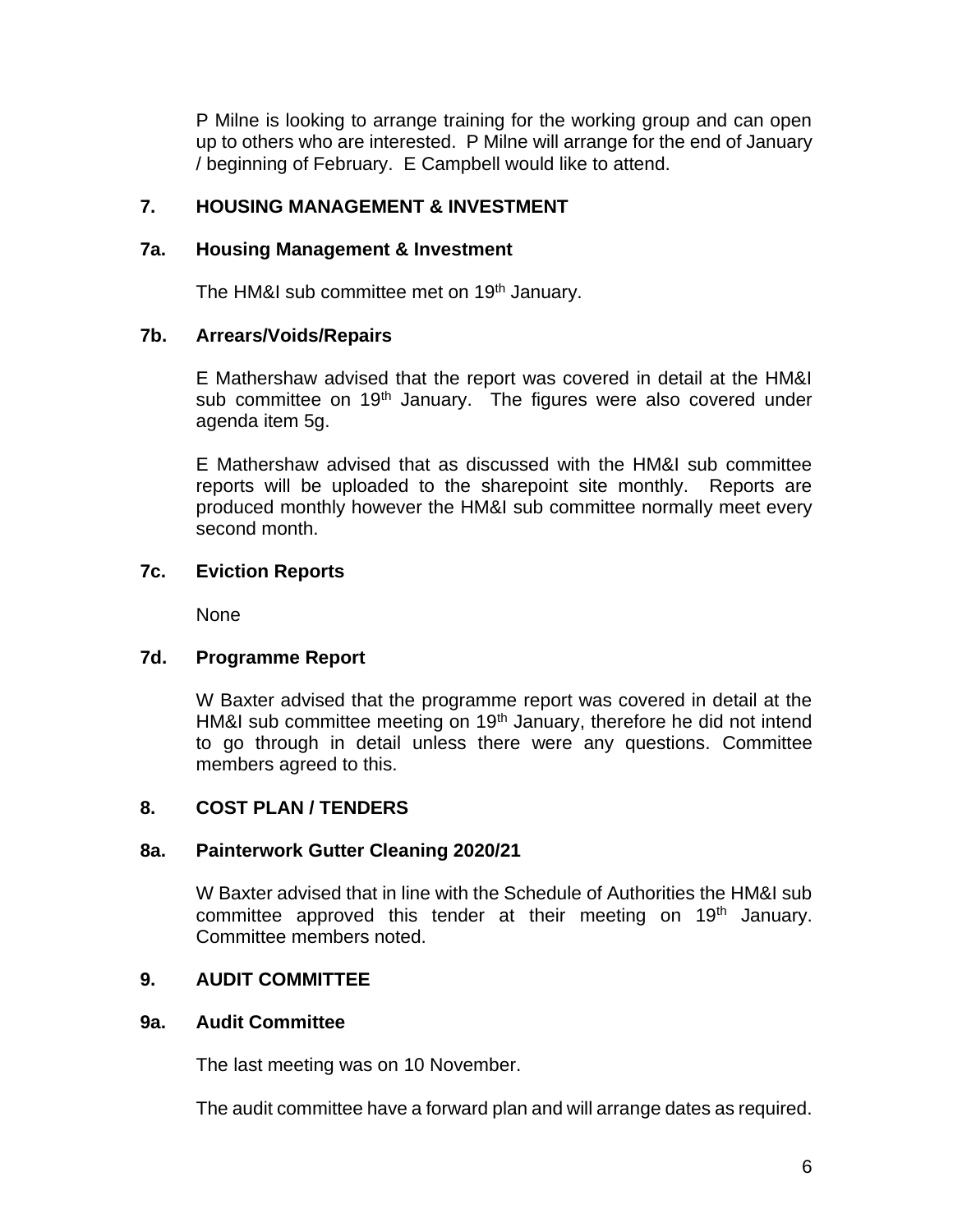#### **9b. Internal Audit**

It was noted that the table at the front of the report shows outstanding actions.

#### **9c. Internal Audit**

The Internal Auditor is currently onsite (virtually) carrying out an audit on KPIs.

Verbal feedback has been received on the Tenant Participation audit and we await the draft report.

The Gas audit will be carried out in February.

It was noted tenants are not being asked to sign a CP12 or being left with a copy of the certificate under the current restrictions. The Association received an electronic copy of the CP12. There was discussion on possibly emailing the CP12 to tenant.

## **9d. Quarterly Risk Report Q3 2020/21**

Already covered under other subjects.

Continue to look at risks and update the report.

## **10. HEALTH & SAFETY**

## **10a. Health & Safety Update**

The next meeting is due to be held in February – a date will be arranged.

There has been updated guidance on working from home which will be reviewed.

M Torrance advised that we are employing a consultant on to undertake a health & wellbeing project over the 12 months with staff. It may be possible to carry out a similar project with committee members.

## **10b. Healthy Working Lives**

M Torrance advised that she has received an email advising that the HWL programme is being reviewed. Therefore M Torrance is currently unsure of the future of the programme but hopes to have a report for the February meeting.

## **11. REGULATORY ISSUES**

**11a. None at this time**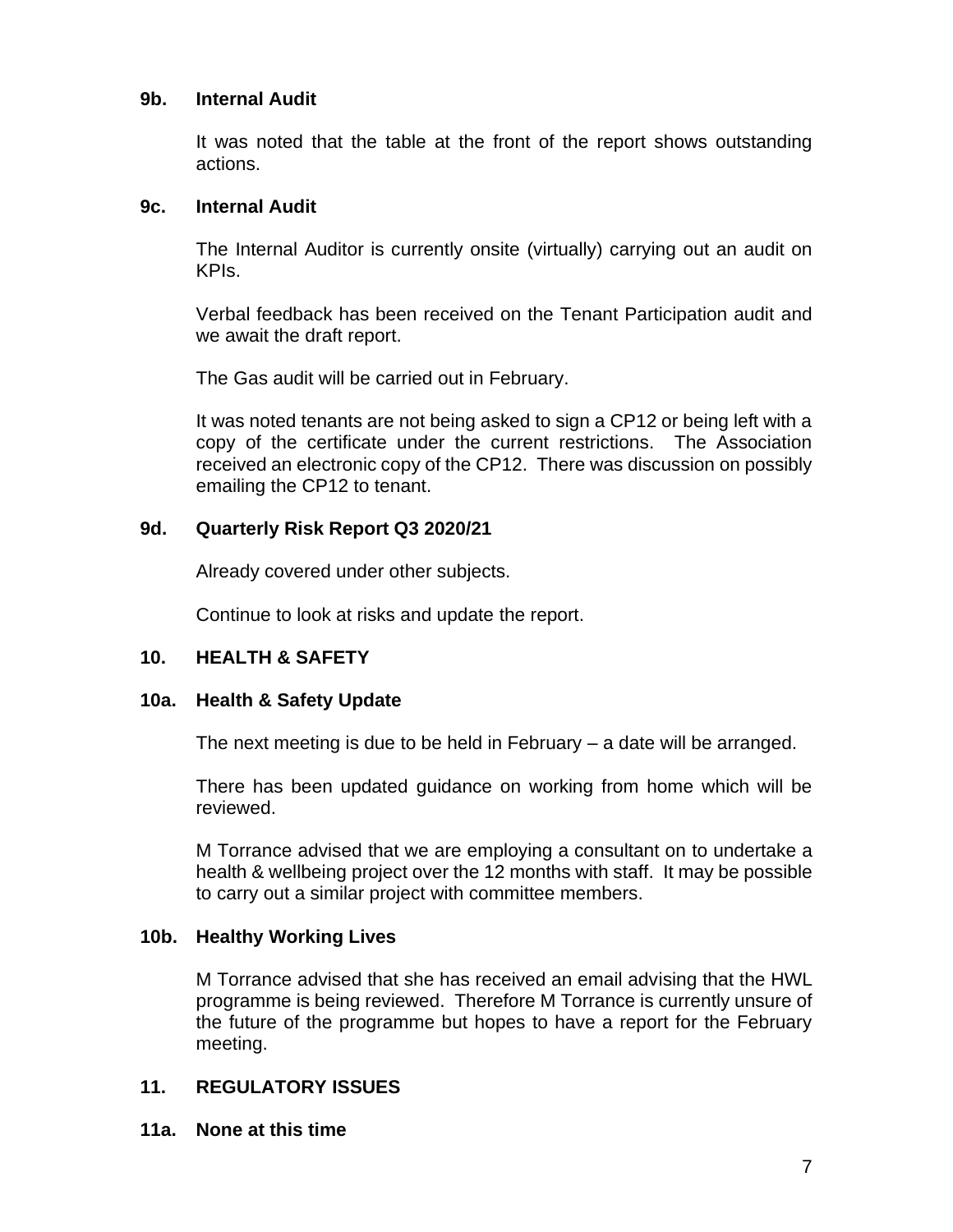## **12. POLICY ISSUES**

#### **12a. Policy Monitor**

To note

## **12b. Draft Risk Management Policy**

To be presented at the February meeting.

#### **12c. Draft Management Committee Training & Development Policy**

One of the main proposed change to the policy is that currently committee need to decide if a committee member can attend a course or conference. However it was noted that this is not always practical and suggested changing this to Director / Depute Director giving approval in line with budgets and report to committee on course/conferences booked. Committee members agreed to this change. M Torrance will update the policy and bring to the February meeting for approval.

## **SPSO Model Policy**

E Mathershaw advised that the SPSO new model complaint sprocedures for social landlords have to be adopted by the 1<sup>st</sup> April 2021. The new model introduces a new category to the outcome of the complaint which is resolved. The draft policy has been uploaded to the Information Papers Folder on the Management Committee Sharepoint page. It was discussed also identifying and recording positive compliments. The policy will be discussed with the tenant scrutiny group and published on our website and staff will receive training on the new model over the next couple of months.

## **13 STRATEGY, POLICY, RESEARCH DEVELOPMENTS**

#### **13a. Grangemouth Housing Masterplan**

Ongoing - following first session a date to be arranged for next meeting.

## **14 TRAINING & DEVELOPMENT**

## **14a. Annual Appraisal Report & Training Plans**

Outstanding appraisals to be arranged.

#### **14b. Conference & Training Schedule**

R Murray expressed an interest in attending SHARE's Questions to ask - Development session. To be booked.